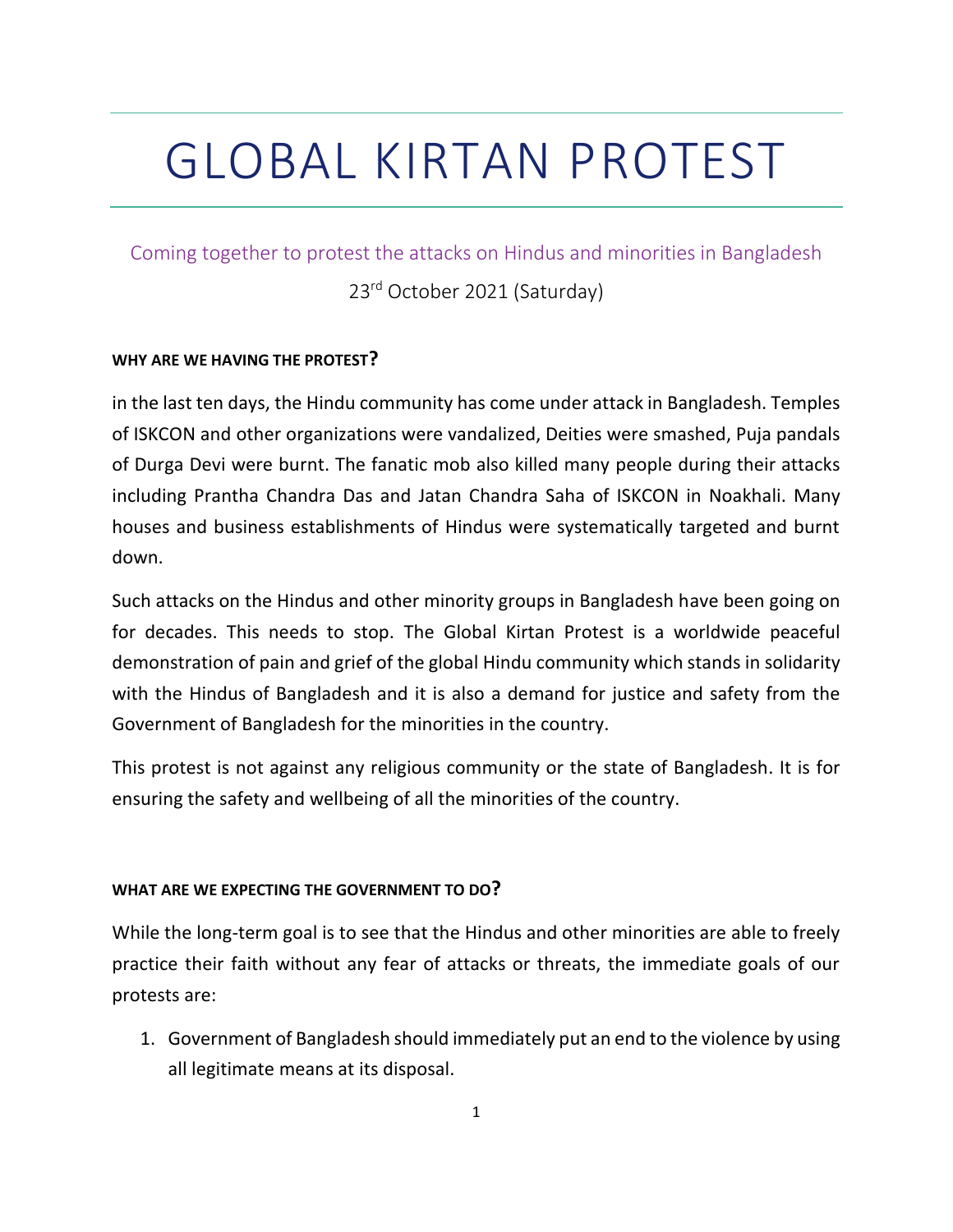- 2. Arrest those guilty of these crimes and punish them to the full extent of law.
- 3. Take tangible actions aimed at ensuring the safety of the Hindu and other minority communities including the provision of round-the-clock security for temples and residential areas of these communities.

#### **WHEN IS THE GLOBAL KIRTAN PROTEST?**

23rd October 2021 (Saturday)

### **WHO CAN PARTICIPATE IN THIS PROTEST?**

Anyone who feels for the Hindus and the minorities of Bangladesh and is concerned about their wellbeing. ISKCON devotees, well-wishers, friends, Hindu and other interfaith leaders, government officials, media can be called for this.

#### **WHAT TIME IS THE GLOBAL KIRTAN PROTEST?**

Due to varying time zones and ground realities in different parts of the world, we recommend that you choose the best time of the day for maximum participation.

## **MESSAGE FOR SIGNAGES AND POSTERS**

Recommended Messages/Signage to be carried at events:

- Protect Bangladesh Hindus
- Justice for Bangladesh Minorities
- Protect our Temples in Bangladesh
- God Loves Minorities Too
- Stop Violence Against Hindus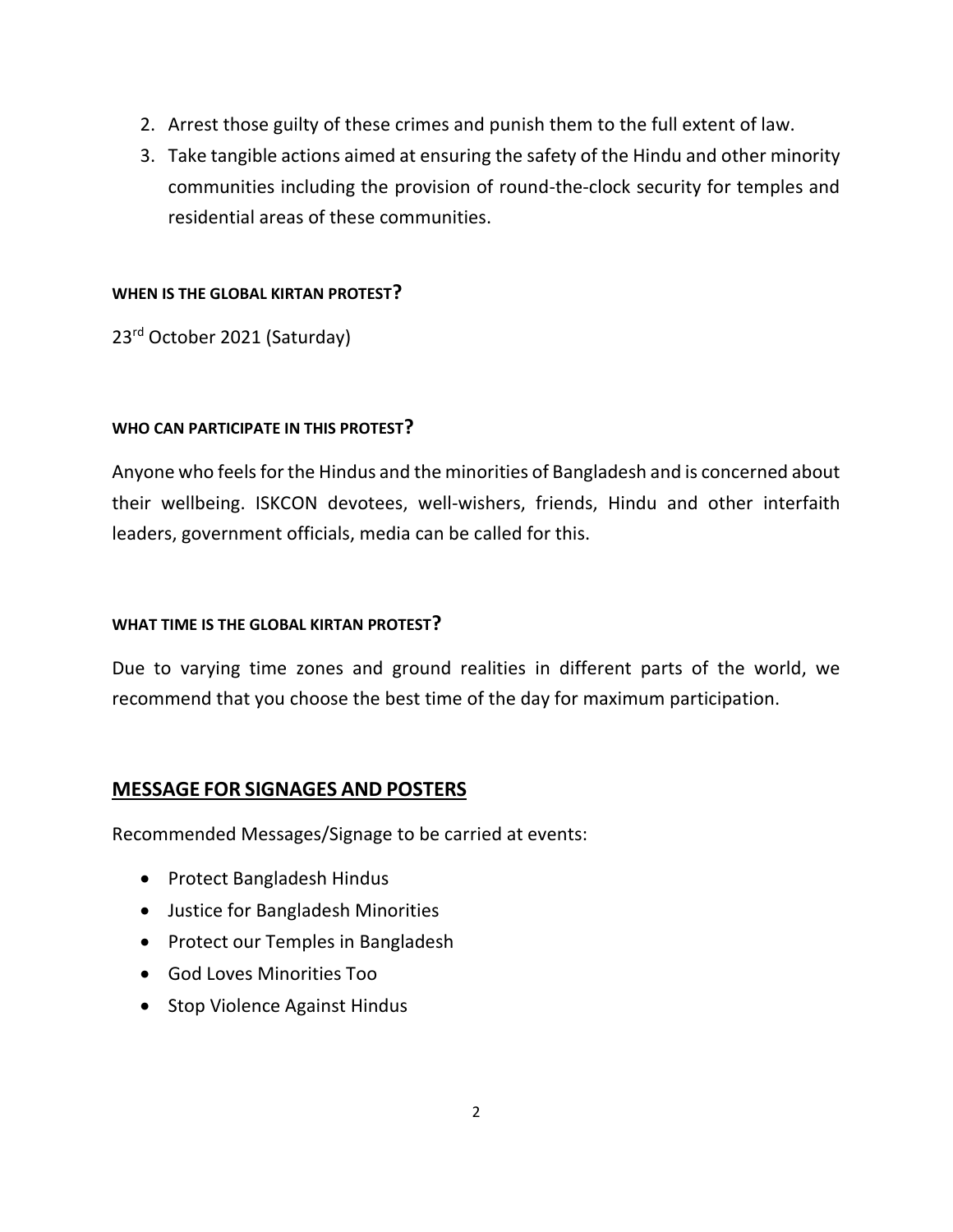## **STEPS ON ORGANIZING KIRTAN PROTESTS**

- 1. Meet with the leaders of your temple and devotee community to inform them about the current situation and Global Kirtan Protest.
- 2. Work with the leadership and the community in selecting the time and location for the protest. The venue should be a major public spot or landmark of your city. If not possible, the temple premises would also be okay.
- 3. Approach the relevant government authorities and inform them about this peaceful gathering and seek any necessary permissions.
- 4. Once the permissions are secured, inform the devotee community and wellwishers about the date, time and location. Do remember to abide by all the government rules including the number of people allowed to gather.
- 5. Design posters and banners based on the messages given in the previous section. These are to be carried during the kirtan protest. Some photographs are attached along with this file for the use of the temples. Participants need to be informed that all banners/posters have to be as per the guidelines given here and prepared by the temple leadership.
- 6. Invite local leaders of other Hindu organizations and spiritual leaders of other religions to come together on this occasion.
- 7. Invite the media (TV and Print) to cover the event and share the press release with them in advance. A global template of media release is forthcoming.
- 8. Assign a single spokesperson for handling all the public queries. This person is ideally someone who is trained in addressing the media and is well informed of the background and the reasons for having this Global Kirtan Protest. All queries before and during the event should be redirected to this person. Media should also be made aware of who is the official spokesperson.
- 9. Organizers should arrange for all necessary items such as portable sound system, mridanga, kartal, placards and banners.
- 10. The protests could be a combination of kirtan and short speeches by senior devotees, faith leaders of Hindu organization and other religion and government officials.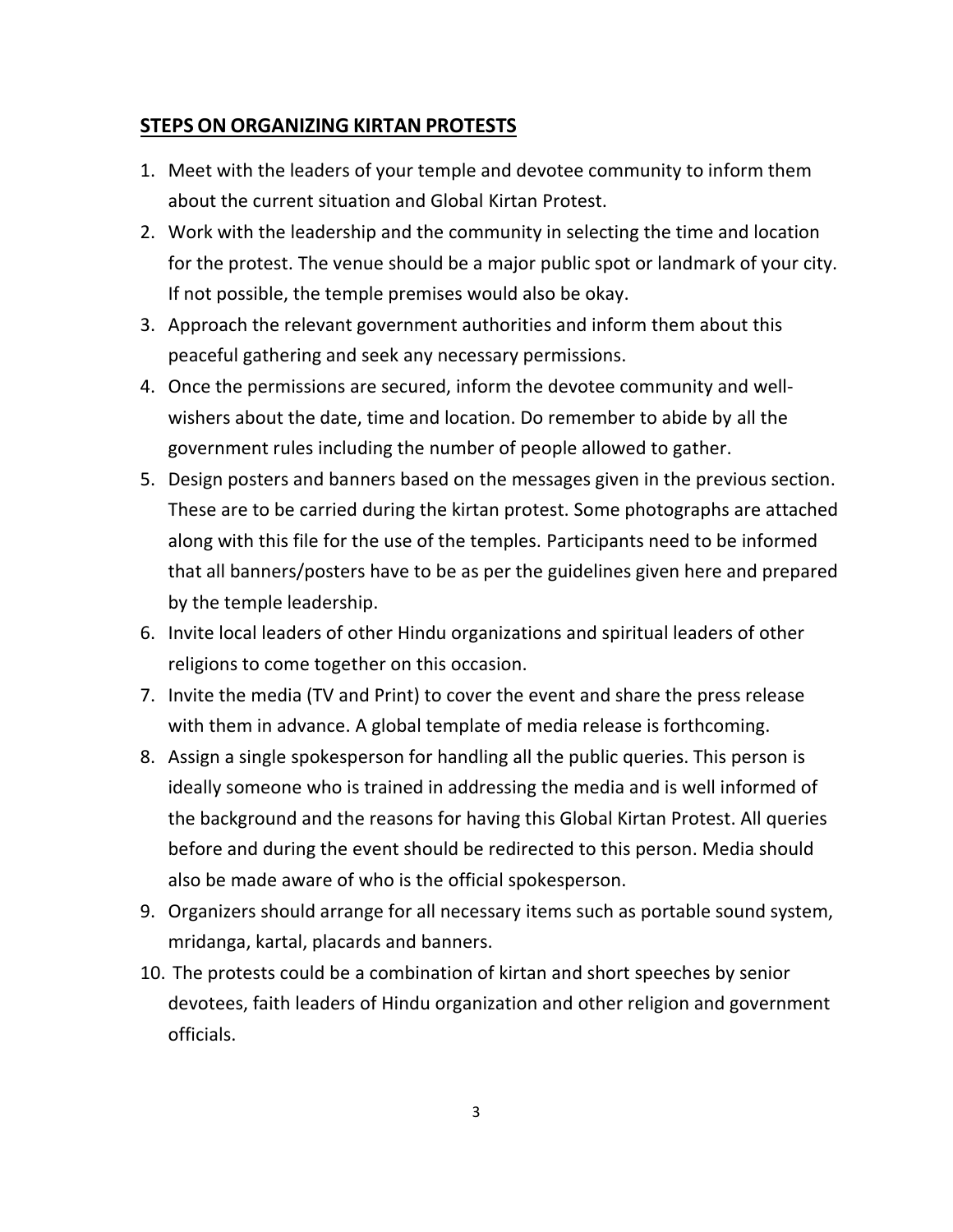11. It is very important to remember and remind everyone that this protest should not have any provocative item/speeches/slogans/banners attached to it.

## **DO'S: WHAT SHOULD BE DONE**

- 1. **Stay in touch with your nearest ISKCON Communications officer** to plan the event and the messaging.
- 2. **Devotees and temple communities should offer special prayers** to their Deities in the mornings to please protect our devotees in Bangladesh.
- 3. **Follow all the Covid health guidelines** during the kirtan protest such as wearing masks, etc.
- 4. **Remind all the participants at the beginning of event of the peaceful mood and purpose of the gathering.**
- 5. **It is a peaceful protest asking for justice and safety.** All the messages and activities of participants should reflect that.
- 6. **Follow the government regulations about the venue, timing, number of people allowed.** We want to set an example of a peaceful protest.
- 7. Because of the sensitivity of this situation, **we strongly recommend that ISKCON devotees do not make any public statements against the Government of Bangladesh or any religion, including in social media posts.**
- 8. **Any signs and public comments must be carefully monitored—or else our statements as ISKCON members could further inflame the tensions.**